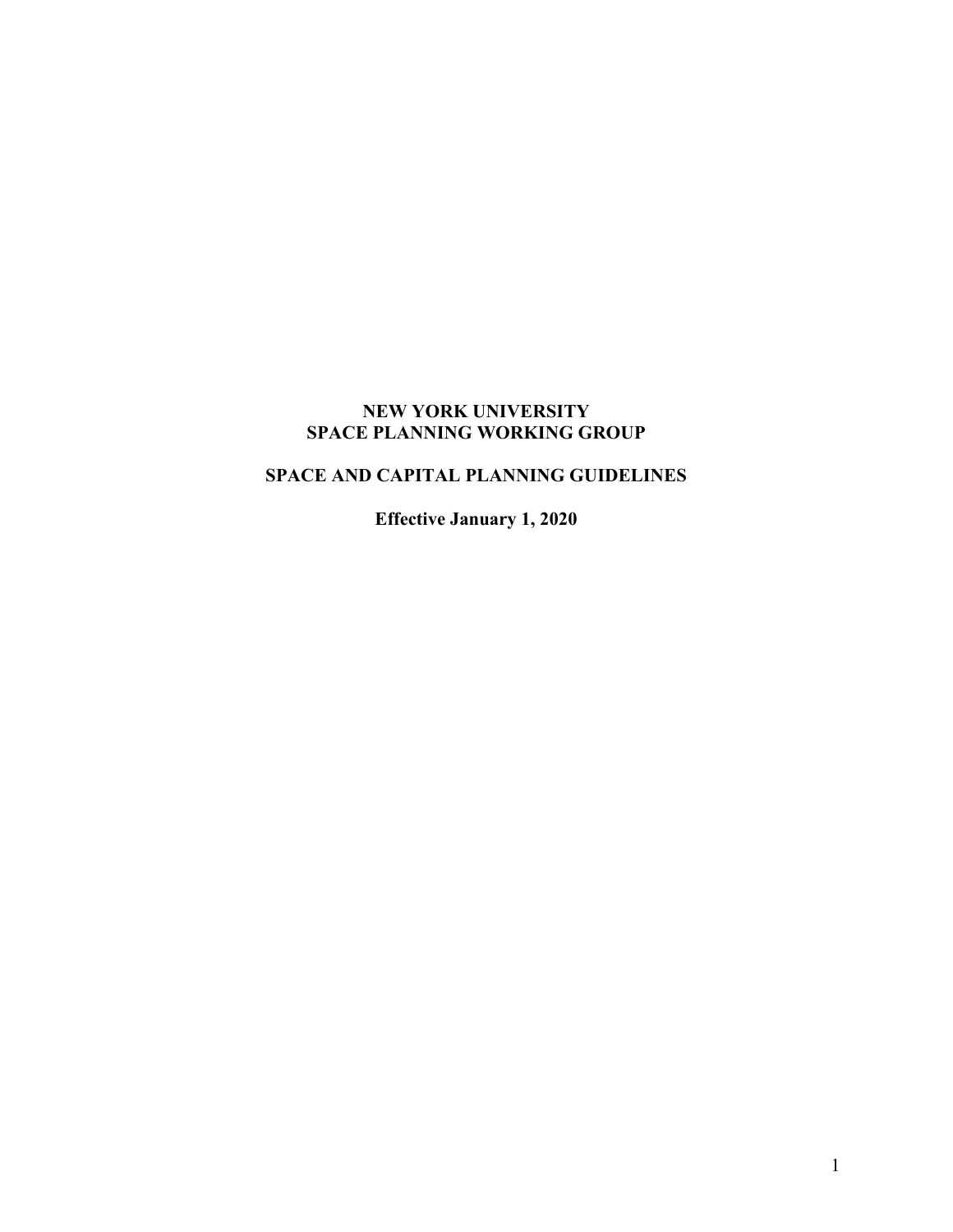# **TABLE OF CONTENTS**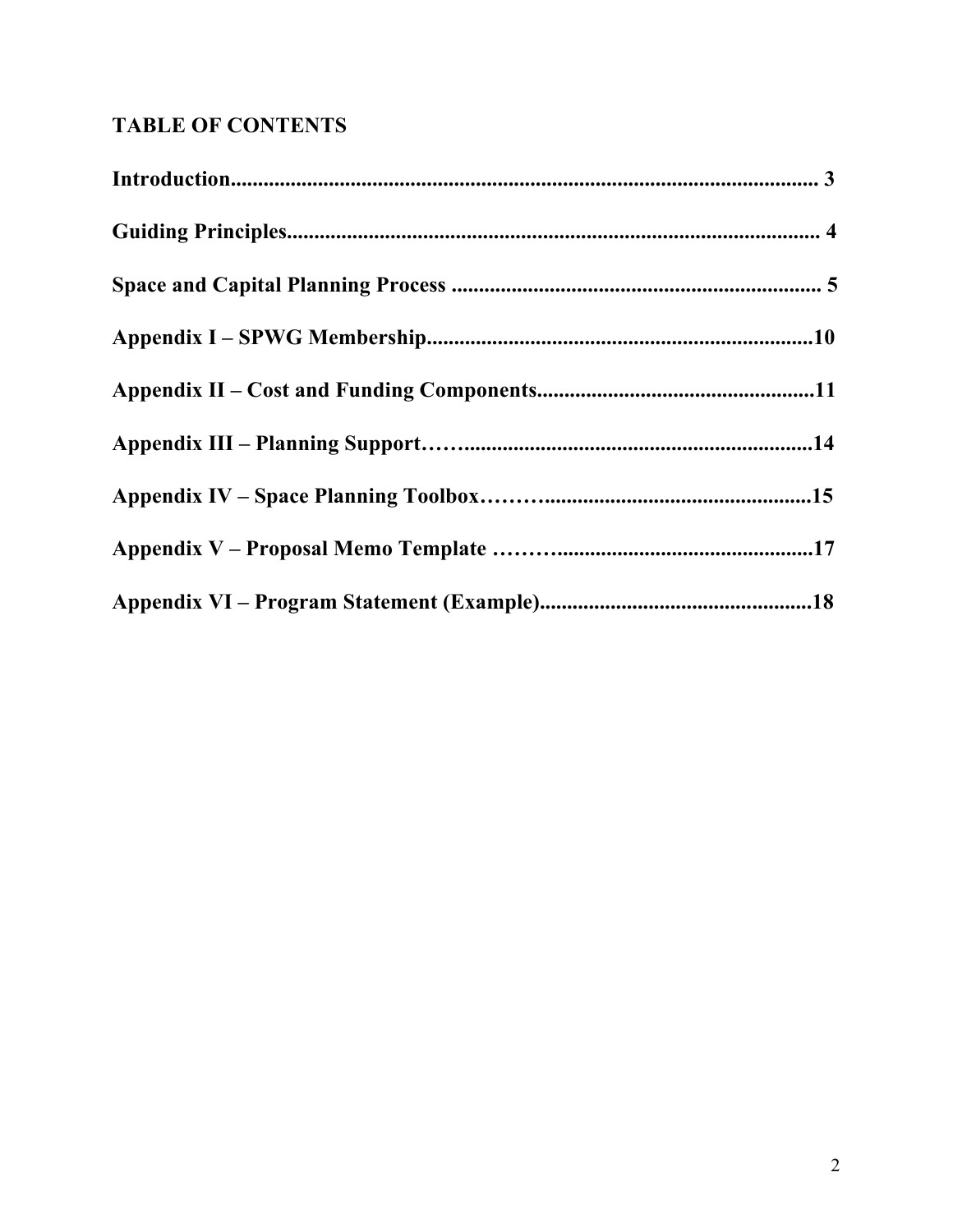# **INTRODUCTION**

The Space and Capital Planning Guidelines (Guidelines) describe the University's principles and processes for assigning space to academic and administrative units (Units), undertaking capital projects, and expanding space inventory by acquiring new leased or owned University space. The Guidelines ensure that space and capital planning proposals are, first and foremost, guided by the University's academic priorities in order to promote institutional excellence. The Guidelines are applicable to all academic and administrative units with responsibility for space in New York and Brooklyn except for space managed by the Medical Center and for global sites not including Abu Dhabi or Shanghai.

The Guidelines describe how proposals are vetted against certain principles and standards and how proposals must be supported with a capital and operating funding plan before Senior Leadership will consider them. This ensures that significant design and planning costs are only incurred for proposals that have Leadership's endorsement. They also describe the role of the Space Planning Working Group (SPWG) as well as the several offices that provide technical, logistical, and programmatic support. Lastly, they include background information to assist Units in their planning and development of Proposals.

The long-term nature and implications of space and capital investments mean that advanced and detailed planning is essential to successful project realization. Units need to make comprehensive assessments of space needs on an on-going basis. As such, space and capital planning considerations must be an area of focus in annual Strategic Plans, Faculty Hiring Plans, and Budget Submissions. As part of their on-going assessments, Units should maintain a ten-year Space and Capital Planning Framework that identifies probable and potential needs ranging from basic space refreshes to expansions and/or relocations connected to program development. These Frameworks should be developed in collaboration with the Office of the Provost. Academic units should include such Frameworks as part of their annual Strategic Planning Reports.

In addition, all Units must include in their annual budget presentations a near term, multi-year (4 year minimum) itemization of anticipated capital spending to ensure that projects, supported by Senior Leadership, will be included in the University's Capital Plan presented to the Board of Trustees (BOT) each year. Proposals not included in the University's Capital Plan will likely not go forward on a Unit's desired timeline. Please note that the inclusion of capital spending proposals in the annual Budget Submission does not foreclose review of proposals by SPWG.

No capital project, expansion of space, or acquisition of real estate may go forward without adherence to the processes contained herein. All approved proposals will be formally documented by an SPWG Recommendation that provides OCM and/or ORE authorization to proceed.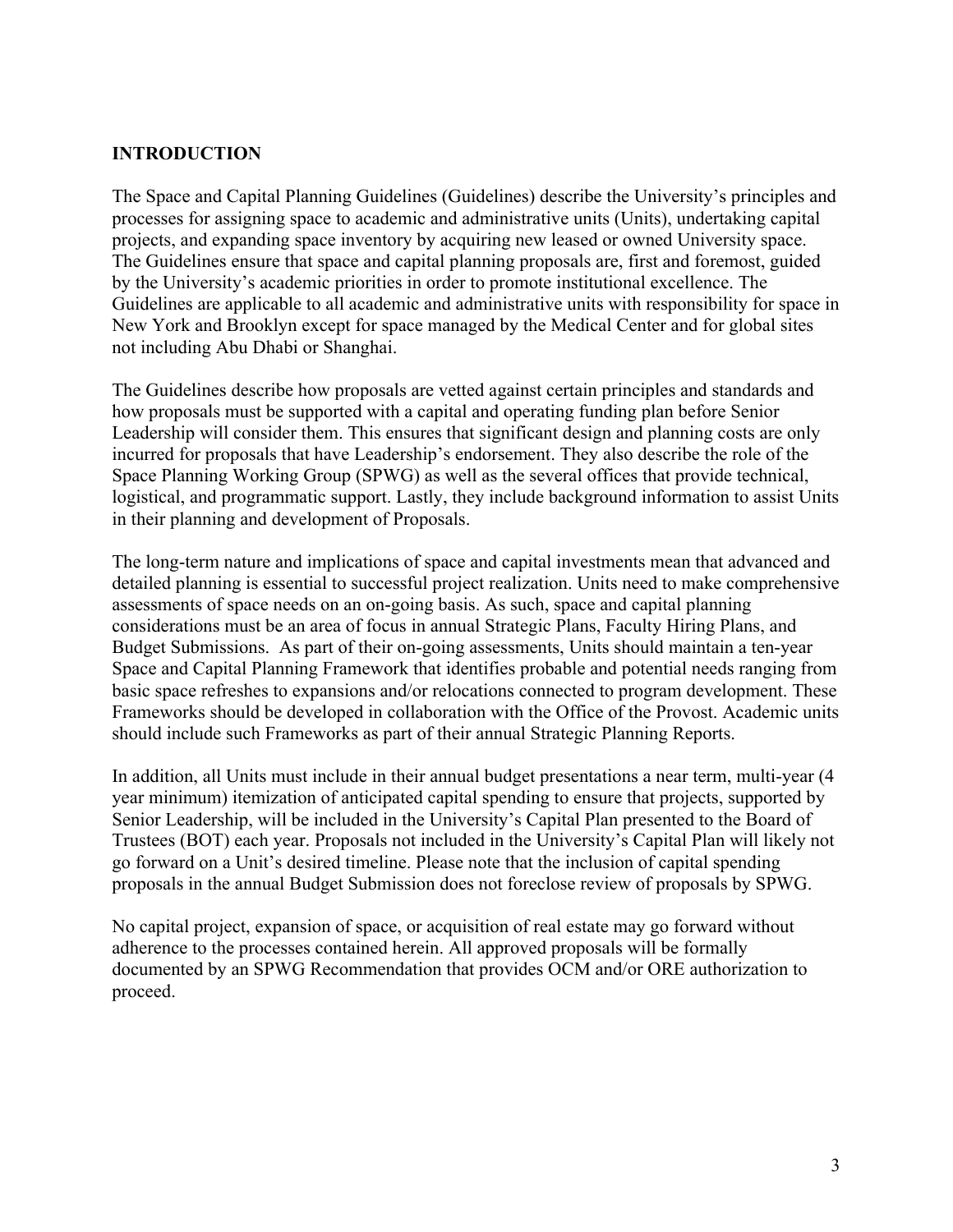# **GUIDING PRINCIPLES**

#### **SPACE PLANNING**

Given that space is a key constraint at NYU and that adding to existing inventory is costly, every effort will be made to optimize utilization of existing resources before adding new capacity. As such, proposals for repurposing space to add capacity will be given more weight than proposals that require space acquisition.

Proposals for expansion and/or repurposing of space are assessed according to the following principles:

- § Space assignments are based on highest and best use according to the University's academic priorities and the location, zoning, and physical profile of the space in question.
- Space assignments should meet programmatic goals with a space efficient and thoughtful design approach on or as close to the projected timeline as possible while maintaining cost efficiency.
- Space assignments should work toward Unit consolidation or disciplinary co-location.
- Space assignments should support larger University-wide priorities including but not limited to - sustainability, academic and student life enhancement, instructional advances, etc.
- Academic units are *generally* prioritized for assignment in University-owned space while administrative units are *generally* prioritized for assignment in leased space.
- **•** Instructional rooms should *generally* be located no more than two floors above or below the ground floor. Locations ultimately depend on the capacity of a building's vertical circulation.
- § Ground floor spaces are ideally reserved for common shared facilities and functions such as lounges, computer labs, lecture halls, student support, and retail.

#### **CAPITAL PLANNING**

Proposals for renovation of space are assessed according to the following principles:

- Capital funding is authorized for proposals that meet University academic priorities;
- Capital funding is authorized for proposals that have long-term impact;
- Capital funding is authorized for proposals that address substantive facility needs;
- Capital funding is authorized for proposals that meet University wide goals of sustainability and space efficiency;
- Capital funding is authorized for proposals that satisfy SPWG's cost-benefit analysis.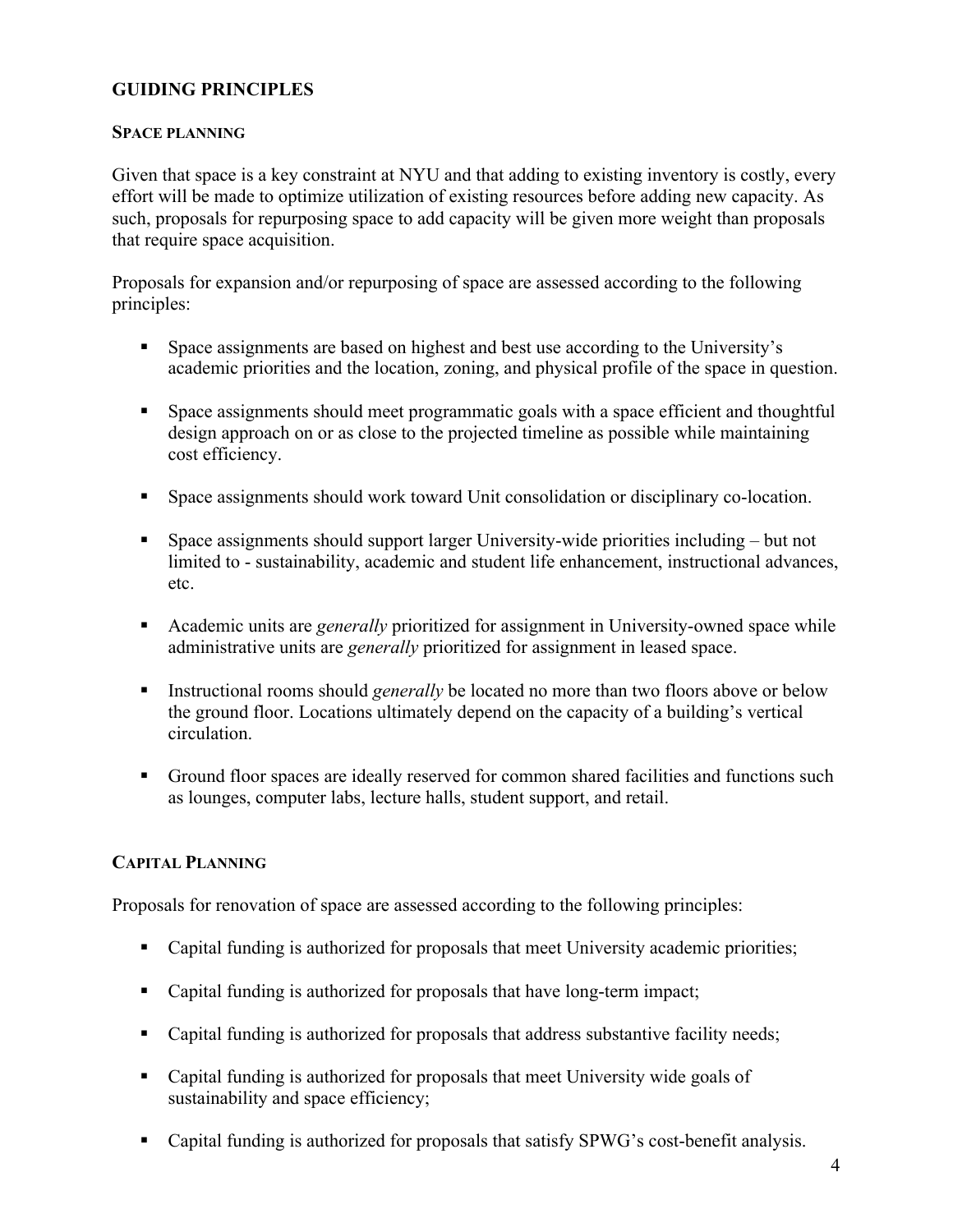# **SPACE AND CAPITAL PLANNING PROCESS**

# *Overview*

Proposals fall into two main categories:

- § Capital Proposals Proposals involving renovation of existing space for:
	- Projects that are less than \$500K
	- Projects that are \$500K or more
- § Space Proposals Proposals involving reassignment, expansion, or major repurposing (and renovation) of existing or new space.

The scale and complexity of the Proposal will determine the timeline for assessment and decision-making. For example, a fully funded renovation within a Sponsor's existing space will generally have a relatively short decision-making timeline. Conversely, a proposal that requires an expansion of space - especially one that requires acquisition of new space and/or involves a domino move – will significantly lengthen the approval timeline not to mention the time needed for implementation. Units, therefore, should keep in mind the importance of advanced planning as the entire process from proposal to delivery of newly acquired space may require two years or more. The distinction between straightforward capital planning proposals and more complex proposals requiring acquisition is illustrated below:

There are three phases for Proposals to move through the approval system. Certain steps such as developing a Program Statement (Phase II, Step 1) are not necessary if additional space is not being requested or existing space not being repurposed. In addition, capital projects with total costs of less than \$500K with no space implications can be approved *without* SPWG review by writing a memo to the Vice President for Budget and Financial Analysis.

- Phase I (Program Development) SPWG relies primarily on SAPD and Budget to understand the Proposal's space and financial impacts. This will determine whether to move ahead with Program Development during which a Program Statement, a Planning Cost Range, and a Financial Impact Statement are prepared to understand the financial, space, and logistic parameters under which planning may proceed.
- Phase II (Project Pre-Planning) SPWG relies primarily on OCM, Budget, and potentially ORE, to understand whether the Project can be realized within established parameters and to develop a more detailed Cost Forecast based on OCM's knowledge of the space and SAPD's knowledge of the program needs. Only OCM's preliminary cost estimate will be accepted for consideration of whether planning should move forward.
- Phase III (Project Planning) The proposal moves ahead by engaging a design consultant who will develop a schematic design based on the approved Program Statement. Cost estimates are developed at each design phase (Schematic, Design Development, and Construction Documents) for review by OCM and SPWG if cost estimates exceed budget parameters.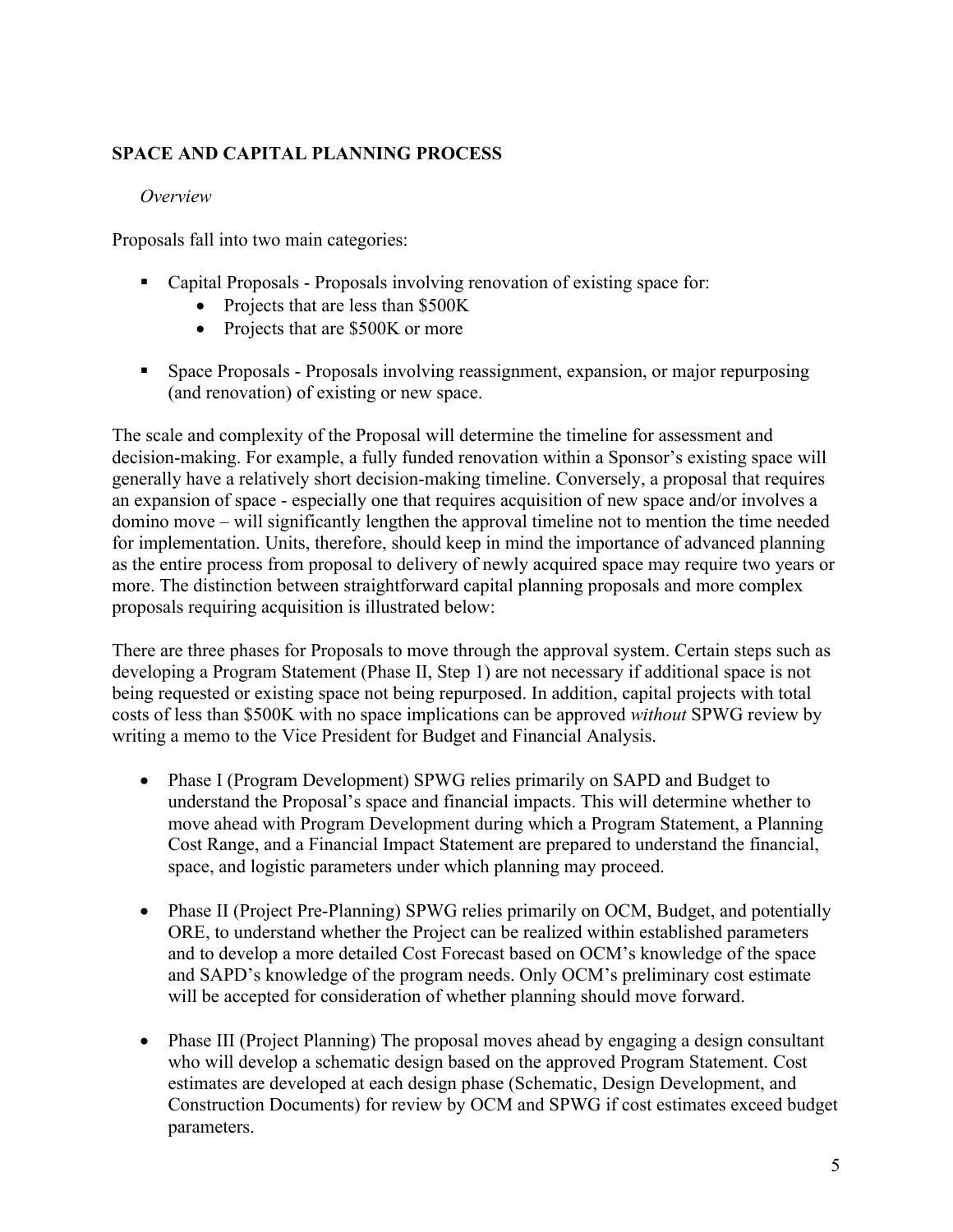It is important to note that approval to move forward with planning is not an absolute guarantee that the project will be realized especially if later stages of budget development exceed earlier forecasts and estimates. Even if a Unit should be able to afford higher costs, SPWG and Senior Leadership may conclude that such a project does not satisfy SPWG's cost-benefit analysis.

As such, please note that Senior Leadership reserves the right to suspend or terminate projects should established financial, design, or logistic parameters be exceeded.

# **PHASE I – PROGRAM DEVELOPMENT**

# *Step 1 – Proposal Memo*

Every project must begin with a Proposal Memo addressed to the VP for Strategic Planning and the Senior VP for Capital Projects and Facilities as co-chairs of SPWG with copies to the VP for Budget and Financial Planning and the Senior Director of Campus Planning.

Sponsors (Deans, Institute Directors or Vice Presidents/Provosts) develop Proposals on behalf of the Units under their leadership. The Proposal memo should indicate whether the request is for space and/or capital funding authorization. The Memo should include as many details as possible including but not limited to the following:

- Detailed programmatic justification for the proposal whether that is the result of an increase in activity (i.e. additional student clubs), pedagogic expansion (new academic programs), or head count increases (faculty development);
- Detailed explanation of the financial resources that support the programmatic expansion noted above. The source of funding justifying the programmatic expansion needs to be identified and documented including increased extramural support and/or operating budget support. If the latter is being requested as part of an upcoming budget deliberation, this needs to be highlighted;
- Planning Cost Range based on the quantity of space and anticipated level of renovation. (Please see Appendix IV Space Planning Toolbox);
- Detailed explanation of the Unit's financial capacity to fund capital renovations, space acquisition and associated costs including request for Funding mechanism. (See Appendix II Cost and Funding Components);
- If there is an existing space under consideration, then the Unit should attach the SMS floor plans and inventory to the Proposal.

# *Step 2 – SPWG Acknowledgement*

SPWG will send to the Sponsor an acknowledgement that the Proposal Memo was received and provide an approximate timeline for an SPWG Response. SPWG may also include requests for additional information, further clarification, or to meet with the Sponsor. The Sponsor may be asked to revise the Proposal.

*Step 3 – SPWG Response*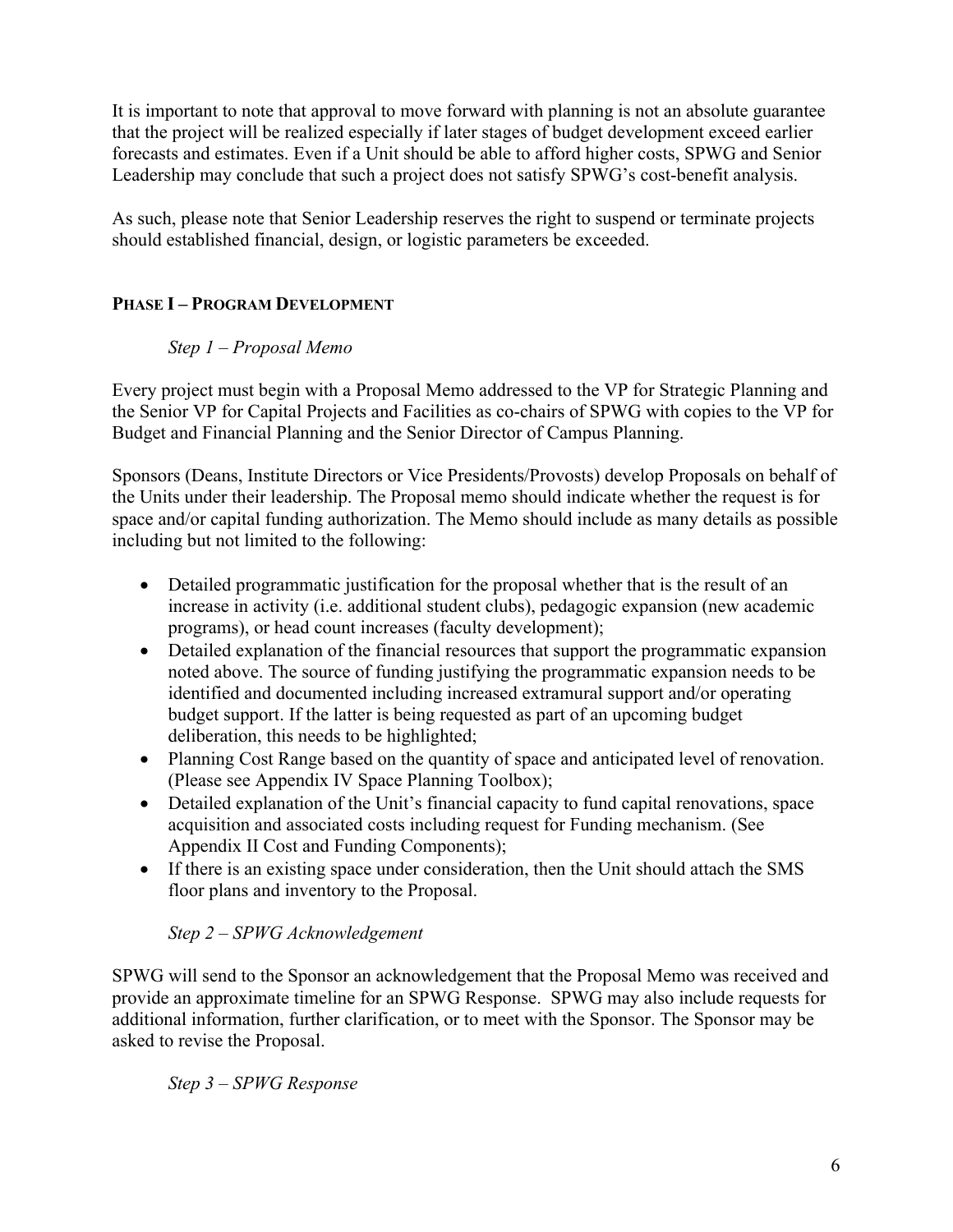If and when SPWG is satisfied that a Proposal should move into the Project Pre-Planning phase, the Unit will be authorized to begin working with SAPD if a Program Statement is required and working with OCM to develop a cost forecast based on a narrative description of scope and an analysis of the space involved. Depending on the scope of the proposed project, OCM may seek external cost estimating services.

# **PHASE II – PROJECT PRE-PLANNING**

# *Step 1 – Program Statement*

SAPD will work with the Unit to develop a detailed Program Statement either justifying a major repurposing of space or acquisition of new space. The purpose of the Program Statement is to identify the quantity of space a program is projected to need. SAPD meets with the Sponsor and/or Client Unit to understand programmatic goals and to develop space needs into a Program Statement (see Appendix VII).

> *SAPD's goal in developing Program Statements is to determine - with input from the Sponsor and/or Client Unit and applying space planning standards – an approximate estimate of space to meet program needs. If a specific space has been identified, SAPD will also factor the characteristics of that space into the Program Statement.*

The Office of Budget, Financial Planning and Analysis reconciles the Program Statement to the approved Financial Plan.

- Budget determines whether the Program Statement is fiscally justified (*i.e.*, headcount requested matches a unit's approved headcount);
- The Provost's Office works with Budget to determine what, if any, unplanned growth may be accommodated in a Program Statement. Several factors will weigh into this decision that cannot be codified. In general, the University can provide for reasonable levels of unplanned growth, but those levels must be balanced against academic development needs of other Units.
- Budget determines if the Sponsor has the funding capacity to support the Proposal either with capital funding or through debt service. It should be noted that debt service capacity is determined very carefully by Senior Leadership. Even if a Unit has the financial capacity to afford debt service, the issuance of debt can never be assumed as Board approval is required. Similarly, a Unit cannot assume access to working capital in a particular period of time since certain financial ratios need to be maintained and use of working capital can negatively impact those ratios.

# *Step 2 – Cost Forecast*

If an existing space is in question, OCM develops a detailed Cost Forecast including contingencies and risk factors providing a lower and upper cost range for the proposed project. SPWG will only consider OCM cost forecasts as representing the possible cost of a project and not a Unit's own calculations. It is the responsibility of the Unit to work with OCM to resolve differences between theirs and OCM's forecasts.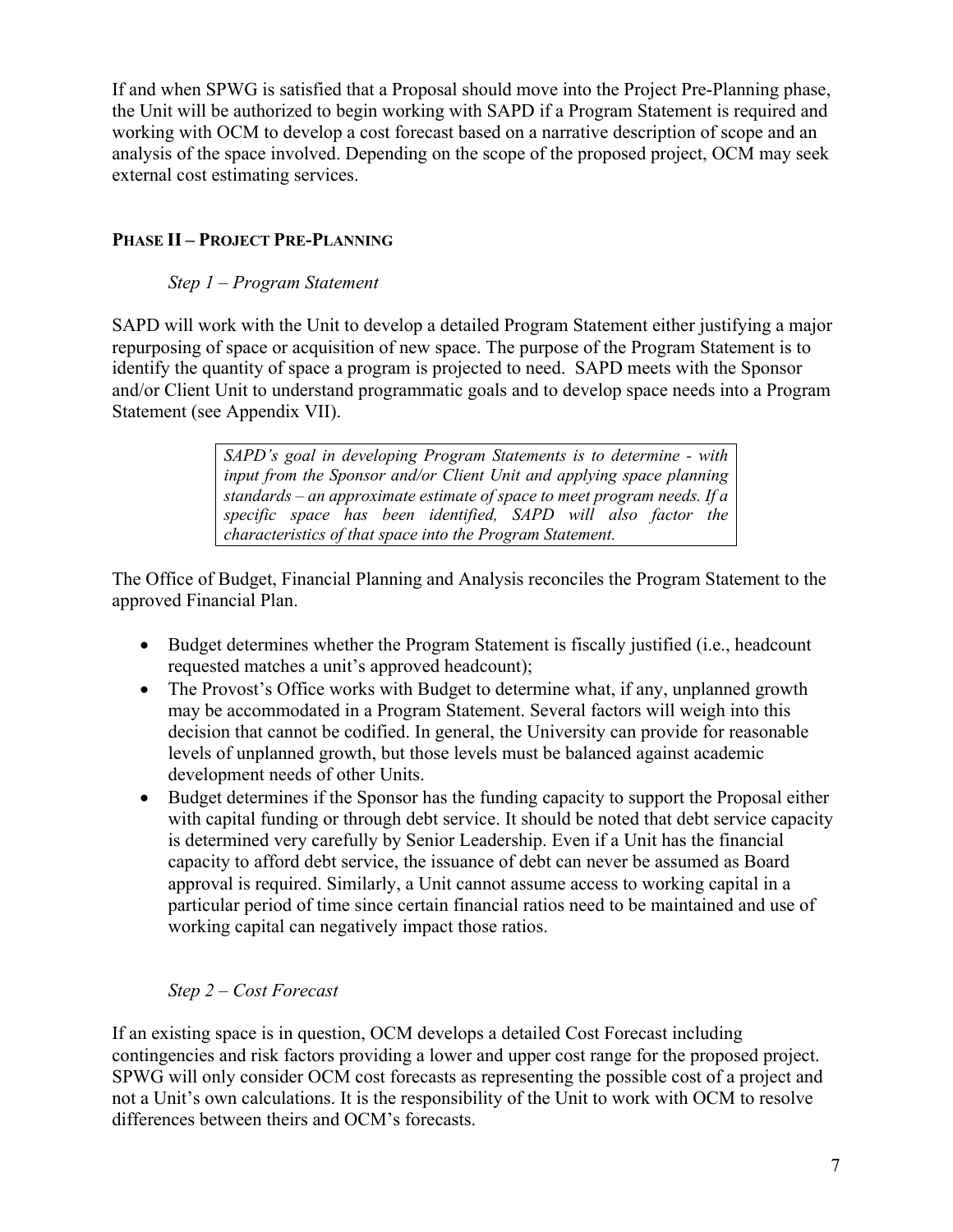# *Step 3 – SPWG Recommendation*

Based on the information generated during Project Pre-Planning, SPWG will seek the endorsement of Senior Leadership. SPWG will then provide a formal and detailed Recommendation regarding the Proposal. If approved, specific parameters will be outlined to the Unit in the Recommendation that will provide OCM with guidance regarding Project Planning. If not approved, SPWG will indicate the reasons for non-approval and the disposition of the Proposal with respect to whether it will no longer be considered or deferred for revision or subsequent consideration.

# **PHASE III – PROJECT PLANNING**

# *Step 1 – Space Acquisition*

If space to meet the approved program needs to be acquired, the Chief Financial Officer directs the Office of Real Estate to initiate a search working with SAPD on space requirements. No search will be approved without a very definite understanding of funding capacity.

# *Step 2 - Project Definition Sheet*

Once space is identified or acquired, SAPD works with the Sponsor and other University offices as needed to develop a Project Definition Sheet.The Project Definition Sheet forms the basis for a Request for Proposal (RFP) for design services as well as establishing a capital account in CPACS. At this stage, only design fees are requested to be funded. OCM releases the RFP and facilitates the engagement of a design team

# *Step 3 – Schematic Design Review*

The design firm validates the program statement and develops a Schematic Design. SPWG reviews the validated program statement and Schematic Design to ensure that it conforms to design parameters (i.e., office size, meeting room number, etc.,) in the SPWG Recommendation.

# *Step 4 - Cost Estimate Reviews*

With little variation, all capital projects proceed through a program statement, schematic design, design development, and construction document phases.

All projects are required to obtain cost estimates at the Design Development (DD) stage before obtaining a final bid based on Construction Documents (CD). Projects with total forecast costs of \$5M or more are also required to obtain a cost estimate at the Schematic Design (SD) phase. Sponsors may elect to obtain cost estimates at SD for projects less than \$5M.

Cost estimates at the SD and DD phases are reported to SPWG by OCM as well as bids based on CD's. At every stage: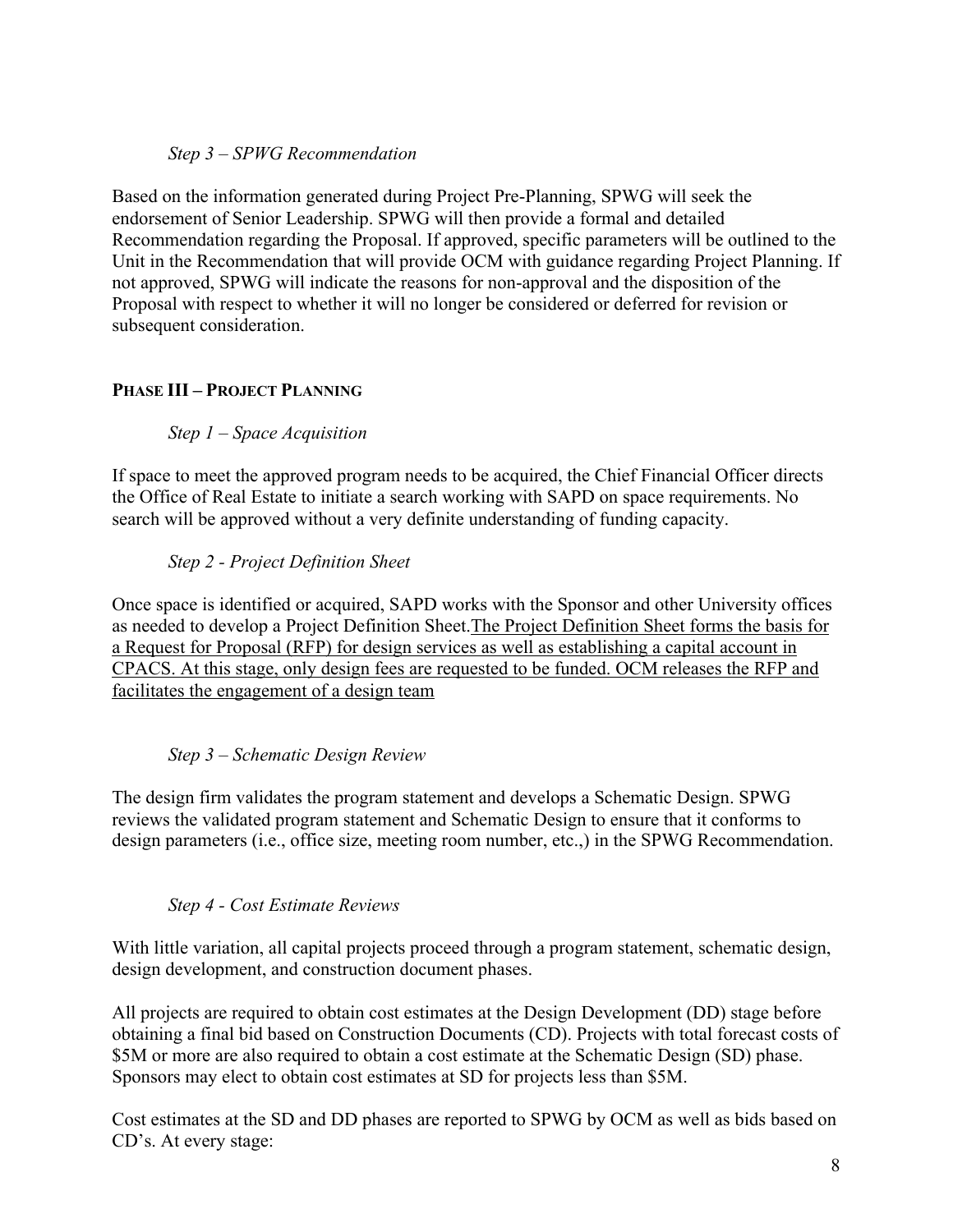- If the Cost Estimate is equal to or less than the Cost Forecast, SPWG will indicate to OCM the project can proceed. OCM will then direct the design firm to continue with the design and will request full project funding.
- If the Cost Estimate is greater than the Cost Forecast (and the previous stage estimate), OCM will provide recommendations to manage the variance that may include scope reduction, additional funding, or termination of the project. If the cost estimate can be revised to fit within the Cost Forecast, SPWG will indicate to OCM that the project can commence as above. If more funding is recommended, SPWG will seek the approval of Senior Leadership.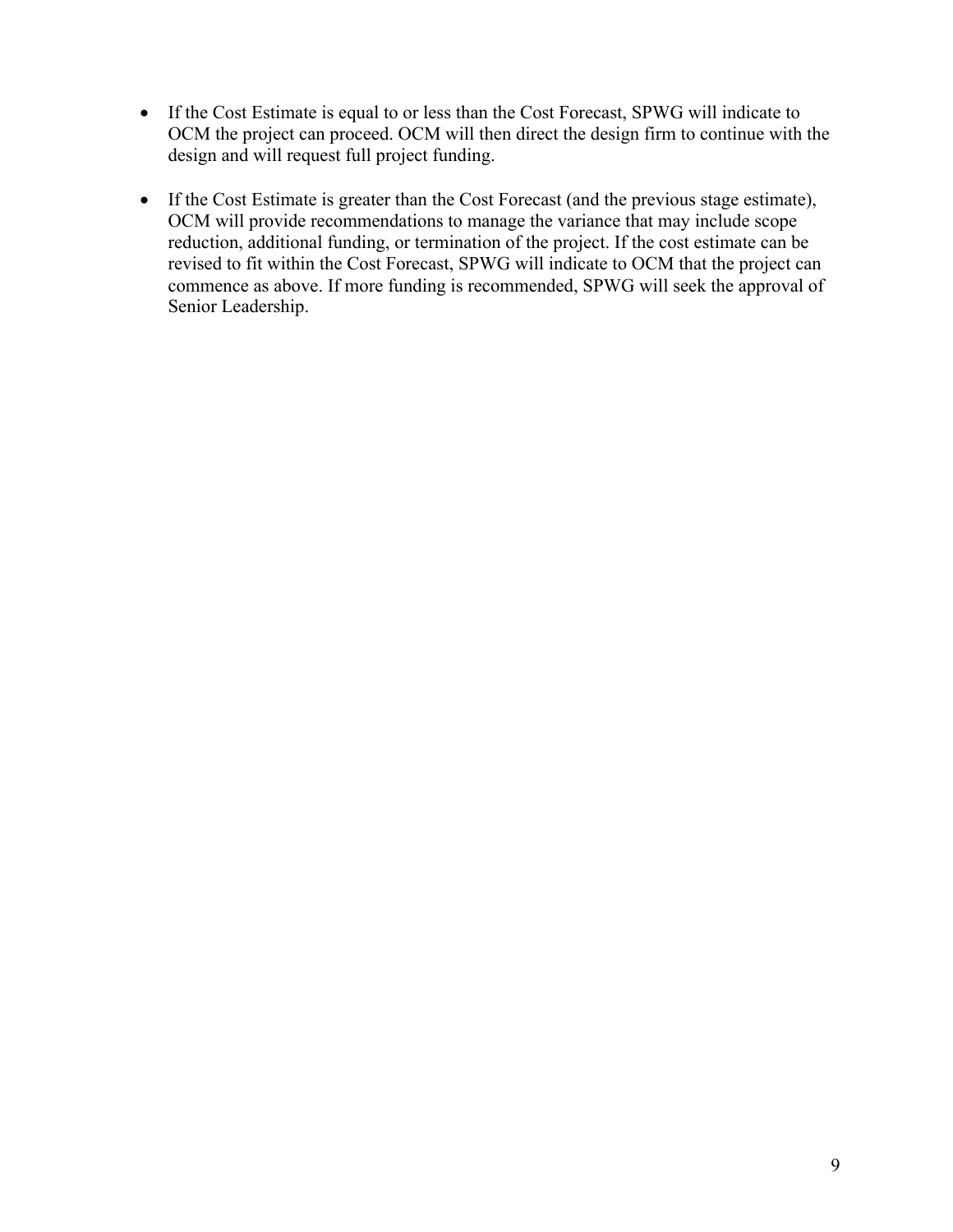# **APPENDIX I – SPWG MEMBERSHIP (2019-2020)**

Marlon Aranda, *Project Director*, Strategic Assessment Planning and Design

Linda Chiarelli, *Senior Vice President for Capital Projects and Facilities*, Facilities and Construction Management (Co-Chair)

Will Haas, *Senior Director of Campus Planning*, Strategic Assessment Planning and Design

Bruce Henning, *Senior Director*, Budget and Financial Planning

Joe Juliano, *Vice Provost for Strategic Planning,* Office of the Provost (Co-Chair)

Cathy Nadeau, *Vice President*, Budget and Financial Planning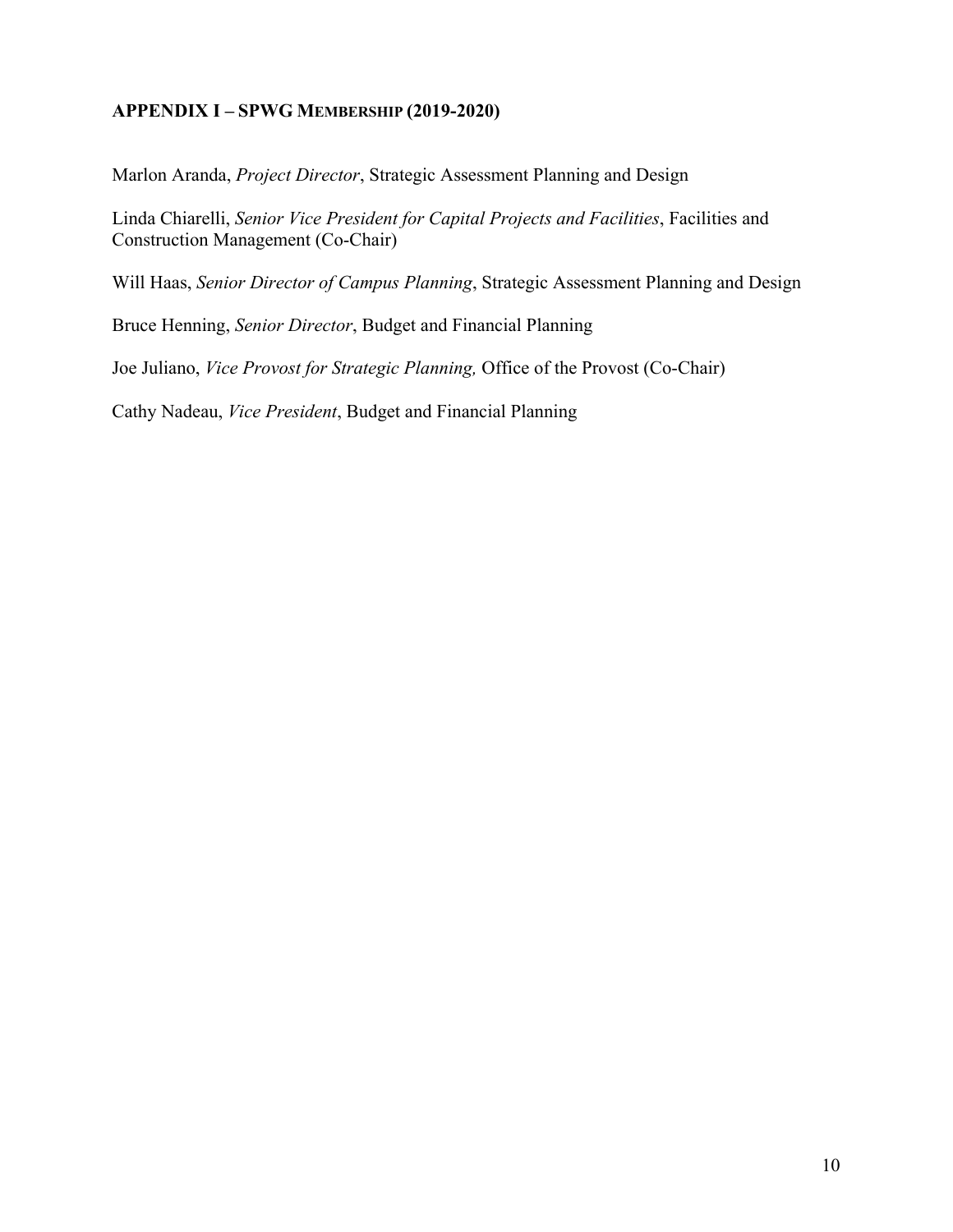# **APPENDIX II - COST AND FUNDING COMPONENTS**

# **COSTS**

An essential element in the review of all space planning and capital planning proposals is cost efficiency and effectiveness. When developing a proposal, sponsors will need to take account of a project's full capital costs and operating costs. For capital costs, estimates must be determined and/or validated by the Office of Construction Management; for operating costs, by the Office of Budget and Financial Planning.

- **Renovation Costs** The cost of improvements to space. Projects vary from "move in to as-is existing space" at the low end of the cost spectrum vs. gut renovation and new construction at the high end.
- **Acquisition Costs** The cost of acquiring additional space needs to be funded by the Sponsor.
	- o University Owned Space A school's expansion into University owned space represents an opportunity cost and therefore has an economic value that can be assessed. Typically, the acquisition cost will be equal to the monthly principal and interest on a 30-year loan required to finance acquisition with a fixed rate of interest equal to the University's then-prevailing interest rate for internal loans.
	- o Leased Space If space is leased on the open market, the Project Sponsor must demonstrate the ability to fund not only the operating costs but the full rental cost.
- **Domino costs** If a Unit's timeline for needing space forces another unit to relocate, then the Sponsor will be responsible for the cost of renovating the domino's move to newly assigned space.
- **Swing Space costs** Renovation of a space in situ may require a Unit to relocate to temporary space. In those circumstances, the carrying costs of swing space (including rent if applicable) will be the responsibility of the Sponsor.
- **Legal and regulatory fees** Certain spaces require the approval of various city, state, and federal agencies (such as the NYC Landmarks Commission, Building Standards and Assessment, the Department of Buildings, the National Historic Trust, U.S. Green Building Council, etc). All fees are the responsibility of the Sponsor.
- **Financing Costs** The cost of obtaining debt are often capitalized as part of the Project Budget and, as such, is the responsibility of the Sponsor.
- **Operating Costs** Operating costs typically include, in University-owned property, allocated costs for cleaning, maintenance, energy, security, insurance, and other allocable physical plant-related costs. In leased space, operating costs typically include lease and lease-related costs (such as property tax and insurance), cleaning, energy, and security. Debt service payments (principal and interest) for money borrowed to finance capital improvements in the space may be part of operating costs in both owned and leased properties**.**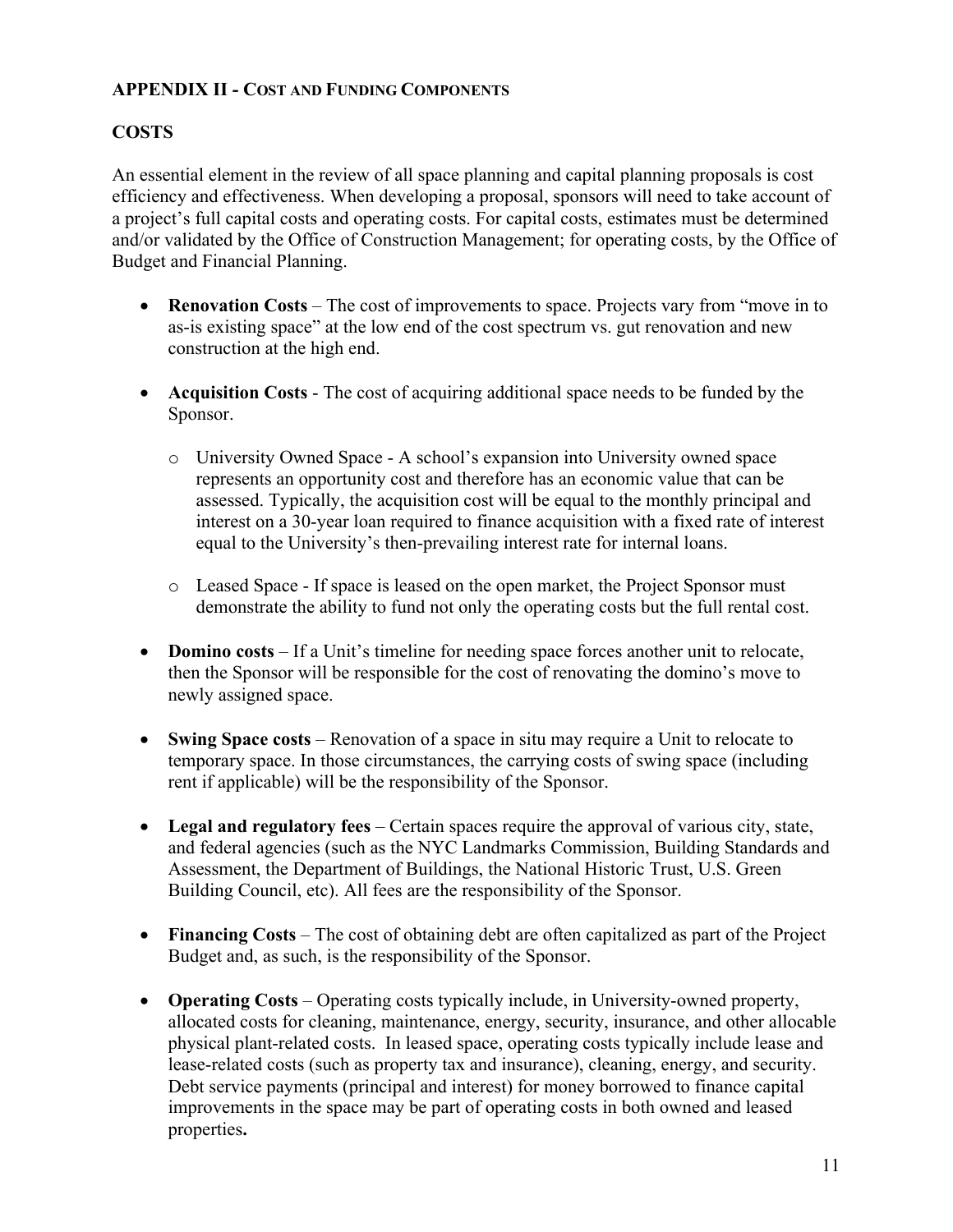OCM is responsible for forecasting costs and for controlling Project Budgets. To do so, professional designers, engineers, cost estimators, and construction managers will be engaged to develop cost estimates including enough contingencies and cost inflators to the projected midpoint of the construction period. Included in these budgets are all soft costs (furniture, design fees, IT, and any costs incurred by the University outside the construction contract).

Because NYU operates in a very competitive real estate and construction environment in which prices are high and often fluid, the Guidelines ensure that there are several stages of budget development and assessment during planning. This means that no commitments to move forward with a scope or project are made until a Project Budget based on actual contract pricing is accepted and approved. It should, therefore, be noted that all design, regulatory, and legal fees incurred in the planning phases of a project are solely the responsibility of the Sponsor regardless of whether the project is executed.

The stages of budget development for capital projects is summarized as follows:

- **Planning Cost Range** The first stage of budget development prepared by the Sponsor is based on an order of magnitude assumption regarding the quantity of space to be renovated and the Cost/GSF that is, itself, based on a very rough understanding of scope.
- **Cost Forecast** The second stage of budget development is prepared by OCM and is based on a fuller understanding of scope and the extenuating conditions of a specific space informed by institutional knowledge. The Project Definition Sheet (PDS) can be developed by either SAPD or OCM – depending on project type.
- **Cost Estimate** The third and fourth stages of budget development are prepared after the two major design process milestones: Schematic Design and Design Development. The external Construction Manager will develop an estimate based on drawings. It is typical that the contingency percentage carried in the first instance is higher than the second given the greater level of design uncertainty after Schematic Design.
- **Project Budget** The final and definitive stage of budget development is based on actual bids generated by the Construction Manager after construction drawings are complete

# **FUNDING**

The capacity to fund a Proposal does not provide a guarantee that renovation and/or expansion projects will be approved. In addition to programmatic justification, project costs will be assessed according to a cost-benefit analysis such that a project that has an extraordinary cost basis might not be approved regardless of funding capacity.

# **SPECIFIC FUNDING SOURCES**

1) **Existing School/Unit Resources** - The strongest funding scenario is when a Sponsor demonstrates the capacity to fund capital project costs and incremental operating costs within its most recently approved annual operating budget/financial plan. Unrestricted designated fund balances may also be proposed as a funding source (capital project costs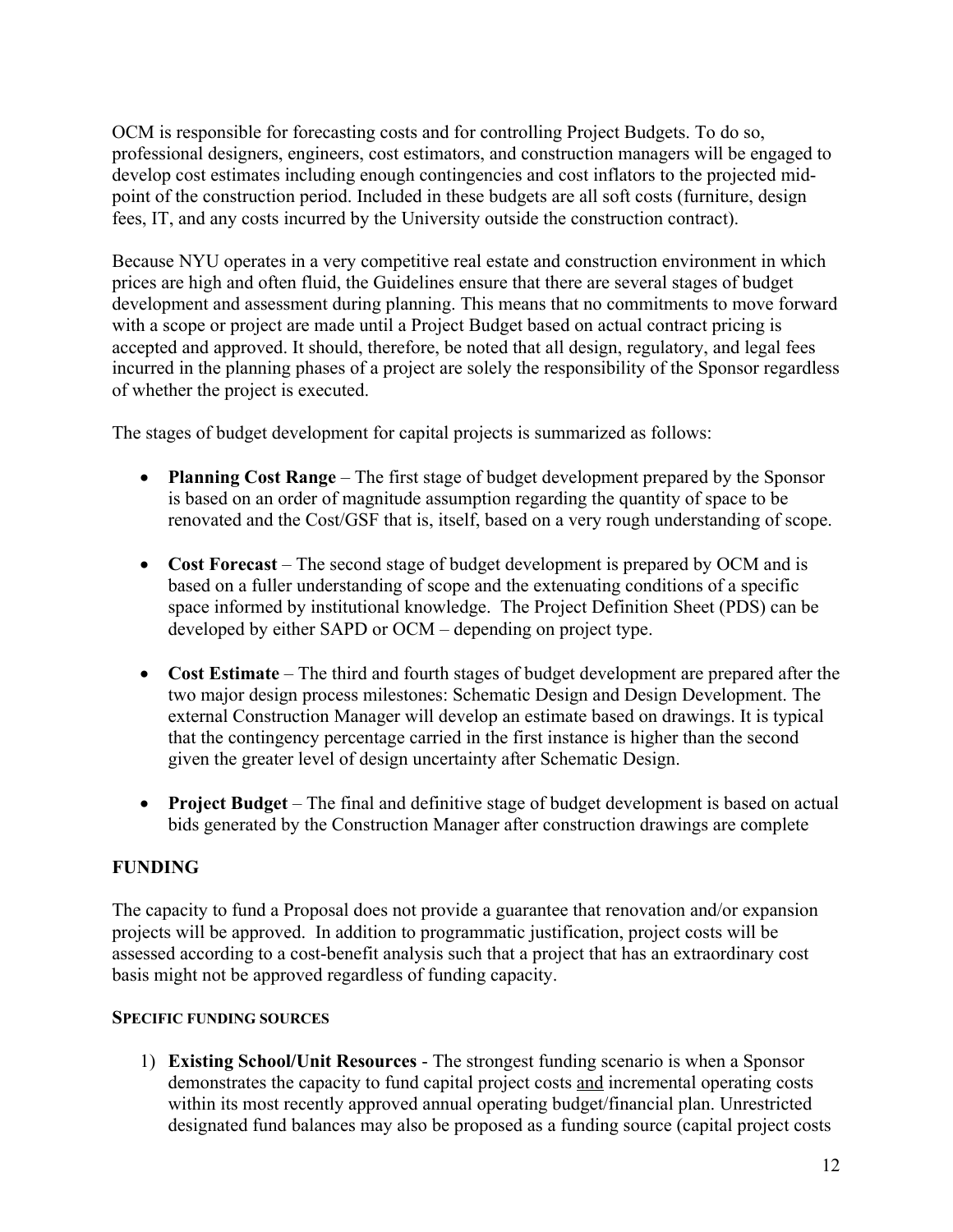only). Such requests need to be presented during the annual budget process and included in the Principals meeting

- 2) **Short Term Financing** A Sponsor may apply to the University for short-term financing (capital project costs only) when the Sponsor has only a portion of the funding available but holds written pledges or grant commitments for the remainder. Pledges typically should not extend more than 5 years beyond project completion. The short-term financing may be offered in the form of an internal loan to be paid down as pledges or grant commitments are received. The Sponsor will demonstrate in its financial plan the ability to cover debt service on the internal loan and any incremental operating costs associated with the project.
- 3) **Long Term Financing** The University has limited borrowing capacity and the ability of an individual Sponsor to fund debt service does not add to that borrowing capacity. **Sponsors, therefore, should not assume that their ability to fund debt is enough justification for the University to issue more debt.** If a Sponsor proposes to use longterm debt financing (capital project costs only), the following guidelines generally apply:
	- At least 1/3 of the total project cost is available and will be contributed from school/unit existing resources.
	- Written gift pledges or grant commitments can account for at least 1/3 of the total project costs. Short-term financing via an internal loan, as described above, will be required.
	- Long-term debt shall not exceed 1/3 of the total project cost. The University generally meets its long-term financing needs through external borrowing.
	- The Sponsor will demonstrate in its financial plan the ability to cover debt service and any incremental facilities operating costs associated with the project.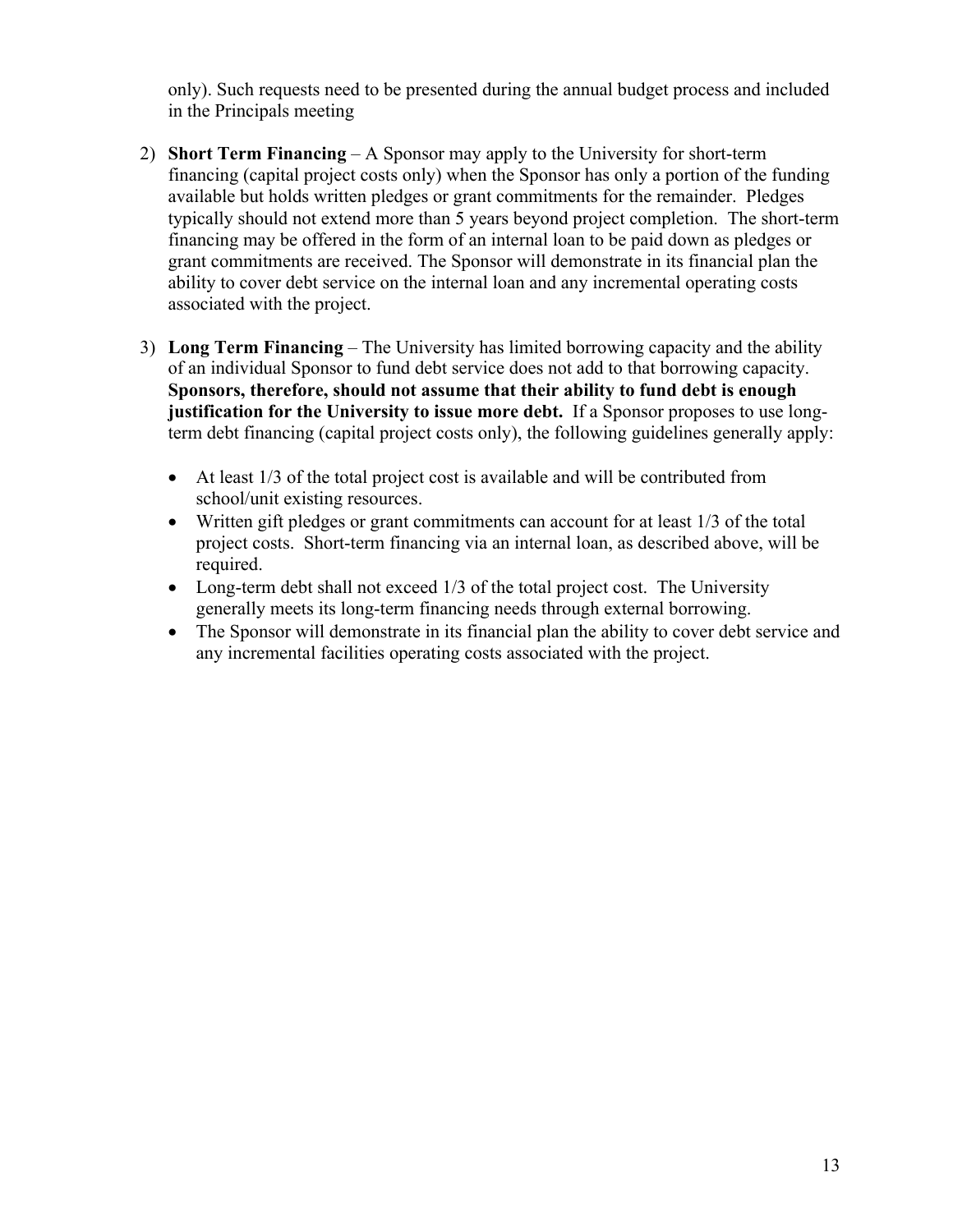# **APPENDIX III - PLANNING SUPPORT**

### **SPACE PLANNING WORKING GROUP (SPWG)**

SPWG is a joint committee of the offices of the Provost (Provost), Budget and Financial Planning (Budget), and Capital Projects & Facilities (CPF). (The current SPWG membership can be found in Appendix I).

SPWG is advisory to University Leadership (primarily the Provost, Executive Vice President and the Chief Financial Officer) who ultimately approves the assignment of space and authorizes all major capital projects.

SPWG has two main functions: assess space and capital planning proposals for the purpose of making recommendations to University Leadership; and, anticipate on-going space needs for the University. The latter is informed by space planning trends (in higher education and in general) as well as by the University's academic priorities. Together, these result in the development of overarching strategies for space use, assignment, and design.

#### **UNIVERSITY OFFICES**

Space and capital planning, especially in a compressed, high cost environment, is complex and necessarily involves consultation with and consideration by a wide cross section of internal and external experts.

*Strategic Assessment Planning & Design and the Office of Construction Management are available to consult with Sponsors providing general advice and assisting with the development of Proposals. SAPD will only undertake detailed space planning with direction from SPWG. To assist Sponsors in developing Proposals, we have provided a Space Planning Toolbox in Appendix IV.*

The primary review of proposals is carried out by the following:

- Office of the Provost (Provost)
- Capital Projects & Facilities (CPF)
	- o Office of Construction Management (OCM)
	- o Strategic Assessment, Planning, and Design (SAPD)
- Office of Budget, Finacnial Planning and Analysis (Budget)

Additional expertise may also be provided by the following:

- Sustainability, Energy, and Technical Services (SETS)
- NYU Information Technology Services (NYU IT)
- Department of Public Safety (DPS)
- Office of Real Estate (ORE)
- University Relations and Public Affairs (URPA)
- University Development and Alumni Affairs (UDAR)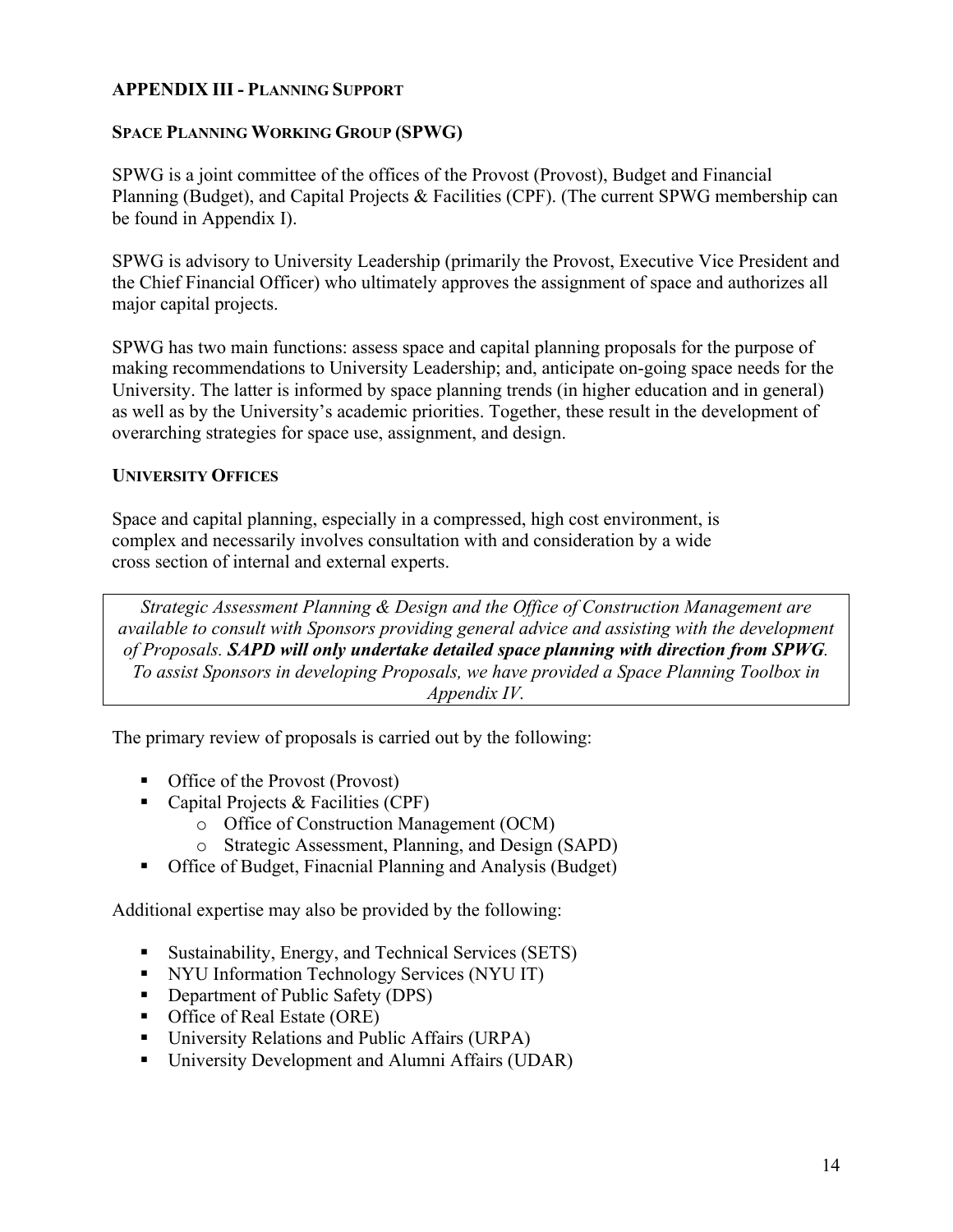# **APPENDIX IV – SPACE PLANNING TOOLBOX**

# *Space Metrics*

# **ASF (Assignable Square Footage)**

The sum of all programmable or occupied areas, excluding non-assignable square footages (for example, bathrooms, mechanical rooms, stairways), interior partition thicknesses, and circulation (public or private).

# **IGSF (Interior Gross Square Footage)**

The sum of all areas including non-assignable square footages (for example, bathrooms, mechanical rooms, stairways), interior partition thicknesses, and circulation.

# **GSF (Gross Square Footage)**

The sum of all assignable and non-assignable square footages including exterior wall thicknesses – on a specific floor. As a general planning parameter, assume  $GSF = ASF X 2$ .

# **RSF (Rentable Square Footage)**

Mark-up of GSF (average of 27%) to which rental rates are applied in determining annual rent.

# *Cost Metrics (2019-20)*

# **Renovation Cost Metrics**

*The following cost metrics are provided by OCM to help guide fiscal officers in their initial thinking regarding the affordability of potential projects. Actual costs depend on specific scopes of work and market conditions.* 

- o \$ 75 \$125/GSF for cosmetic touch ups (furniture, paint, carpet).
- o \$250 \$350/GSF for refresh involving minimal drywall, lighting, paint, carpet, furniture)
- o \$500 \$850/GSF for office renovation (with maintaining existing infrastructure). Range reflects difference between administrative or academic space.
- o \$650 \$1,000/GSF for office renovation with new infrastructure.
- o \$1,500-\$2,000/GSF for more technical spaces such as science labs, performance spaces, etc., that require more involved infrastructure systems.

Certain projects may be a blend of the above numbers. For example, a science research laboratory will have both office space and technical space components. Please consult OCM when developing cost ranges.

# **Average Leasing Costs**

- o \$70 \$115 RSF/Annum NYC Manhattan South
- o \$45 \$65 RSF/Annum Brooklyn Metrotech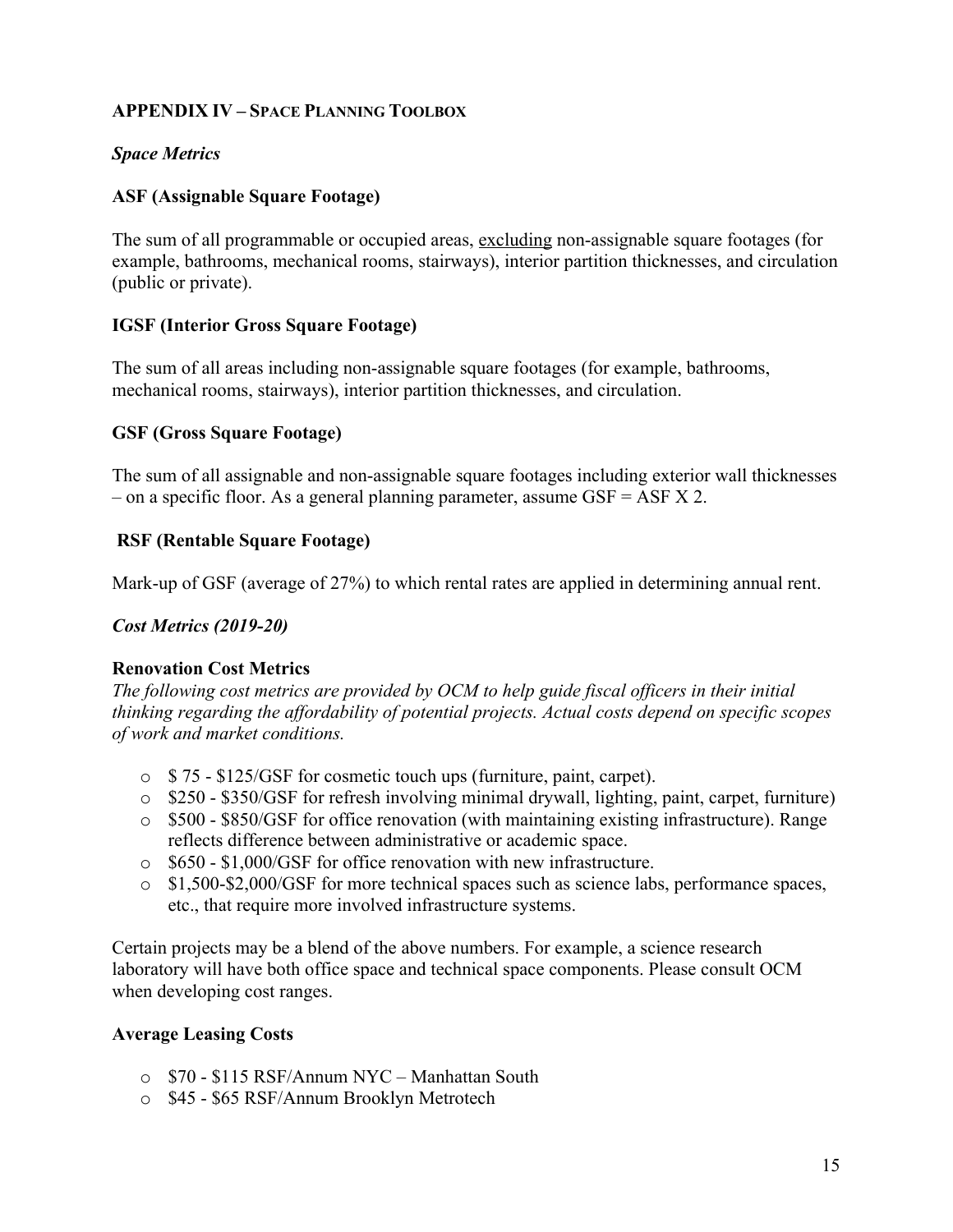# **Operating Cost Metrics**

- o \$27/GSF for office and general-purpose space
- o \$38/GSF for specialty space such as science research and teaching labs

# *Glossary*

Unit – The academic or administrative unit that is the beneficiary of the Proposal

Proposal – A request to expand and/or renovate space.

Project Sponsor – Dean, Institute Directors, Vice Presidents, and Vice Provosts are authorized to make Proposals on behalf of their Units.

Program Statement – Narrative justification and numerical summary of space needs by type of space (private, shared, support) and average size of each space category in order to estimate total GSF needs.

Project Definition Sheet – Summary of project details including a description of the renovation program and scope, projects risks, project budget parameters, project funding plan, schedule, code and zoning issues, etc.

Hard Costs – NYU generally defines "hard costs" as those directly related to physical construction carried out by a general contractor or a construction manager typically including labor and materials for building infrastructure, exterior work, and interior enclosures.

Soft Costs – NYU generally defines "soft costs", in contrast to hard costs, as those not directly related to physical construction typically including architectural and engineering fees, moving expenses, abatement, legal expenses, filing fees, as well as furniture and equipment.

Project Costs –The sum of hard and soft costs. Unless otherwise noted, project costs typically exclude inflationary price escalation, financing, and associated domino costs but do include swing costs.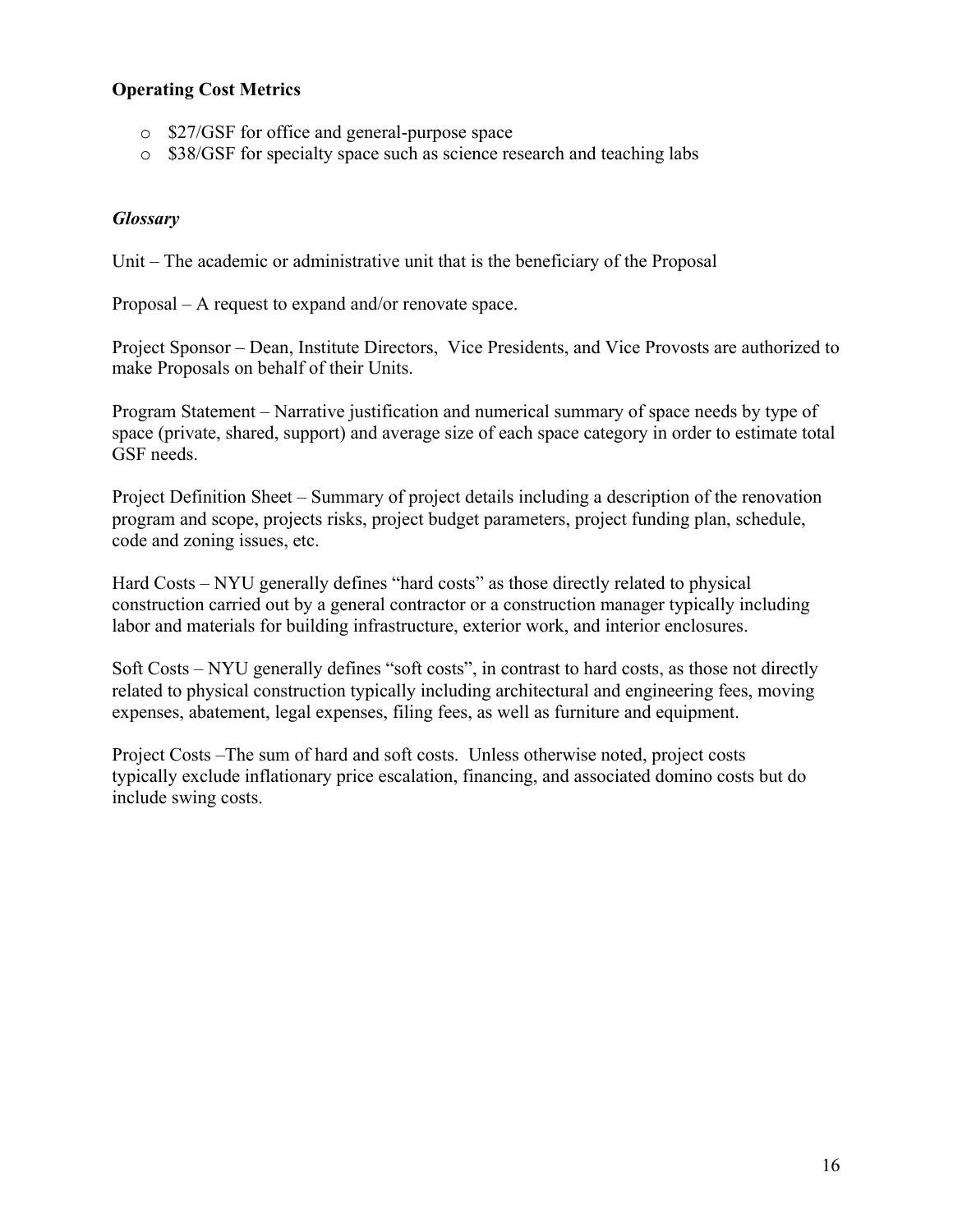# **APPENDIX V –- PROPOSAL MEMO TEMPLATE**

Proposals should be addressed to the Vice President for Budget and Planning and the Vice Provost for Strategic Planning and include, as part of its narrative description, the following:

# **Memorandum - Space or Capital Proposal (Template)**

| To:   | Joseph Juliano, Vice Provost for Strategic Planning                   |  |  |  |  |  |  |  |
|-------|-----------------------------------------------------------------------|--|--|--|--|--|--|--|
|       | Linda Chiarelli, Senior Vice President, Capital Projects & Facilities |  |  |  |  |  |  |  |
| From: | Requestor                                                             |  |  |  |  |  |  |  |
|       | <b>Project Sponsor (SVP or EVP)</b>                                   |  |  |  |  |  |  |  |
| Cc:   | Cathie Nadeau, Vice President for Budget and Financial Planning       |  |  |  |  |  |  |  |
|       | Will Haas, Senior Director of Campus Space Planning                   |  |  |  |  |  |  |  |
| Date: | Date                                                                  |  |  |  |  |  |  |  |

#### **Background**

Provide background on request.

#### **Reason for Request**

Reason must be identified ie growth, decompression, change of mission, etc.

#### **Initial Projection of Space Needs**

Needs must include existing employee headcount and space information. Needs must include proposed (5yr funded and unfunded) employee headcount and required space information.

#### **Anticipated Capital Cost Range**

Capital Cost can be a range. Cost source or methodology should be provided. If space must be renovated, indicate costs for renovation (paint & carpet \$70/GSF, light renovation \$150-\$300/GSF, full renovation \$500-\$700/GSF) If space must be acquired, indicate costs for acquisition of space (\$70/RSF per year).

#### **Proposed Location**

Indicate location.

#### **Proposed Funding Ability & Sources**

Identify funding sources.

#### **Schedule**

Date by which this project is desired to be operational.